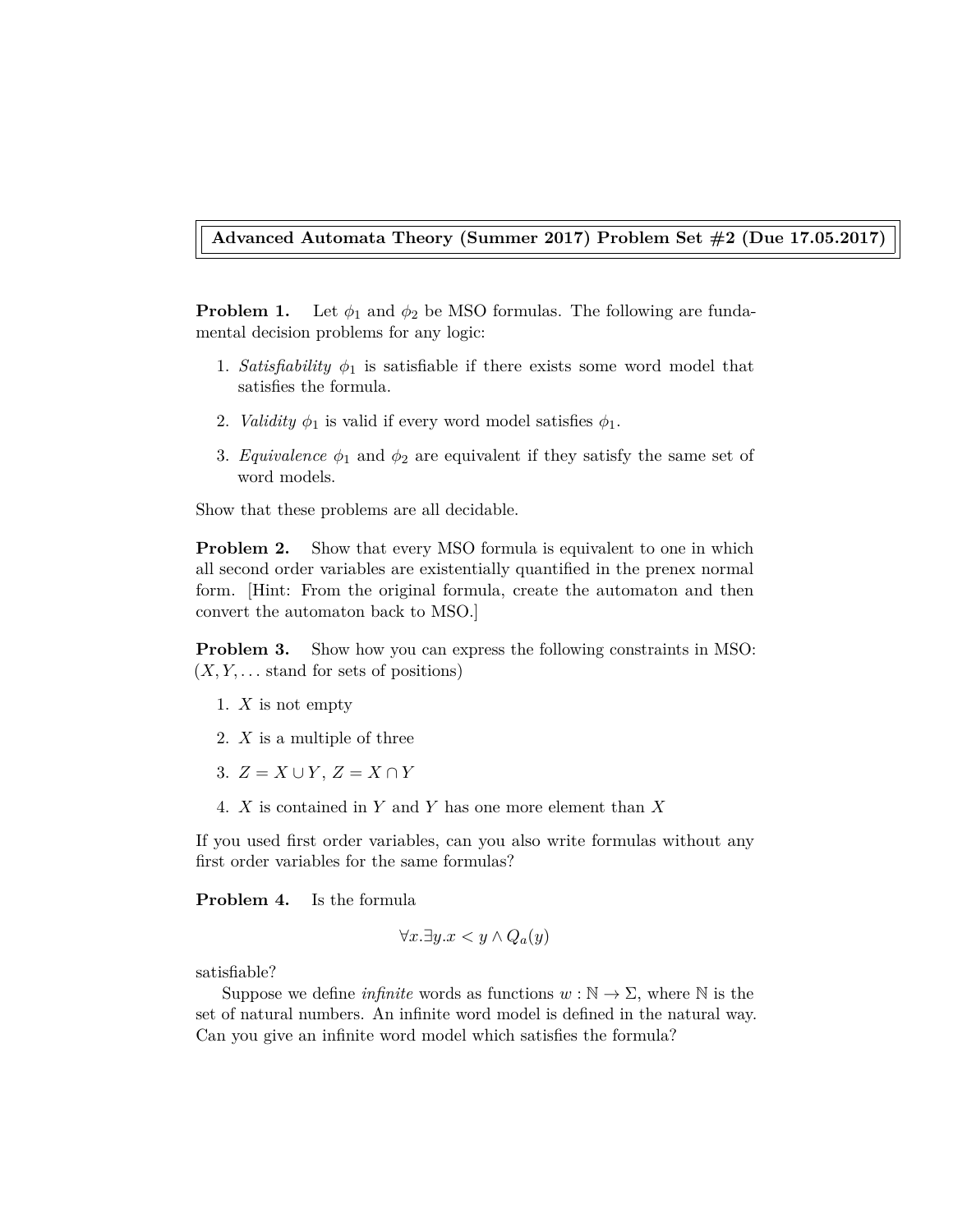**Problem 5.** Consider the MSO formula

∃*X.*∃*Y.*NotEmpty(*X*) ∧ NotEmpty(*Y* ) ∧ *X* ⊆ *Q<sup>a</sup>* ∧ *Y* ⊆ *Q<sup>b</sup>*

we discussed in the class. Here,  $\mathsf{NotEmpty}(X)$  states that X is not empty. Construct an automata whose language is the same as the models of this formula. Instead of encoding NonEmpty using the "basic" predicates, you should directly construct an automaton for that predicate. (I hope the automaton does not blow up too badly!)

**Problem 6.** Let A be the following NFA:



We have seen in the lecture how to construct an equivalent MSO formula  $\varphi_A$  with *four* set variables  $X_0, X_1, X_2, X_3$ . Construct an equivalent MSO formula  $\varphi'_{\mathcal{A}}$  with only *two* set variables. Can this idea be generalized to use log *n* variables?

*Hint: Find a suitable encoding that can encode the four different states of the NFA using only two set variables.*

**Problem 7.** Consider the following DFA  $\mathcal{A}$ :